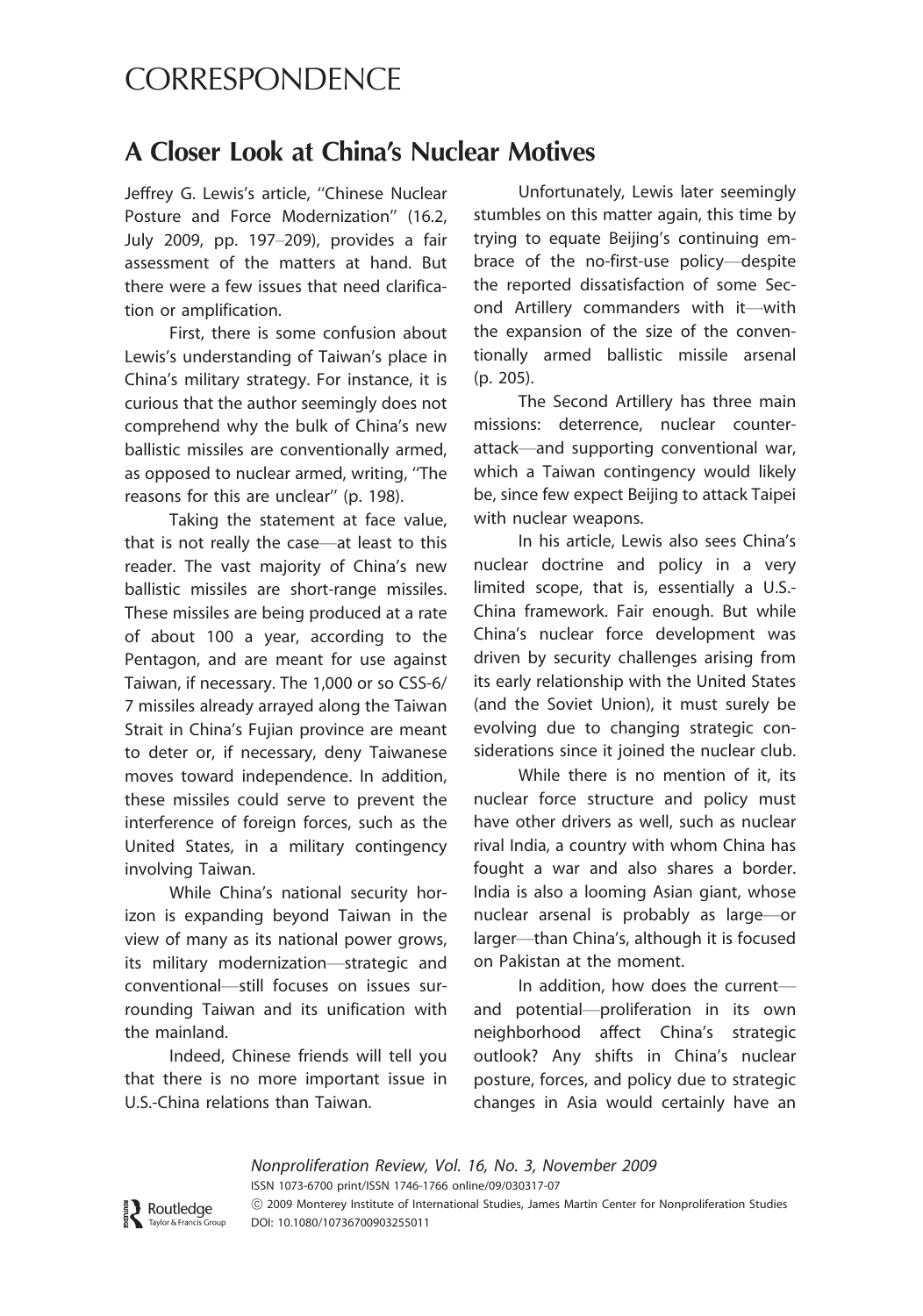effect on thinking across the Pacific in the United States.

Lewis may have also wanted to write a word or two about the North Korean proliferation problem as to whether China may have concerns about it, despite a longstanding, but troubled, relationship. And what about the often-cited prospects of a nuclear Japan?

It's also disappointing that Lewis cites information about China's nuclear alert status, using a speech by a National Intelligence Officer given in 1998, now eleven years ago (p. 204). In this regard, some of the other source material seems a bit dated, too.

I also think Lewis understates the value to the Chinese of their development of a nuclear mobile and an at-sea deterrent (as well as possible cruise missiles), which go well beyond the capabilities of their previous silo-based deterrent. In some circles, these developments are alarming to analysts for the obvious reasons, even though warhead levels may remain constant, as Lewis asserts.

Lewis ends his piece with suggestions for dialogue, asserting the possibility that a bilateral forum might help avoid ''accidents, miscalculations, and misunderstandings.'' No question that this is a thoughtful suggestion. But you must also have a willing dialogue partner, interested in openness and transparency on the matter at hand. That has been a challenge in the past with the Chinese, who may have well invented the concept of secrecy.

Pentagon and U.S. military talks with counterparts in China have been an onagain off-again proposition. In fact, China severed military-to-military talks last fall after the announcement of arms sales to Taiwan, though the Obama administration has tried to restart a number of existing dialogues.

Indeed, while President Richard Nixon was able to open China in 1972, opening China on strategic issues in a meaningful way is going to be a challenge. How that might be done in a mutually beneficial manner, perhaps, would be an appropriate subject for Lewis's next article.

#### Peter Brookes

Senior Fellow The Heritage Foundation Washington, DC

## Jeffrey Lewis responds

I don't agree with all of the arguments in Peter Brookes's letter, but I always enjoy a thoughtful argument. In that spirit, he raises one issue that I'd like to focus on in particular.

Brookes says I ''stumble'' on the issue of why China is building so many conventionally armed ballistic missiles, by which he means we disagree. He says it can be explained in terms of a Taiwan contingency, which I find insufficient as explanations go. The interesting question, to my mind at least, is why China pours renminbi into conventionally armed ballistic missiles instead of, say, new combat aircraft, both of which would presumably be useful in a Taiwan scenario. I suspect it has a lot to do with the prerogatives of the Second Artillery, which operates China's missile forces.

The scant evidence, to me, suggests that the Second Artillery has embraced conventionally armed ballistic missiles as a way to expand the organization's relevance and autonomy. Chinese leaders, for the ideological and bureaucratic reasons that I outline in my article, seem to view nuclear weapons as fundamentally political: Chinese nuclear weapons exist to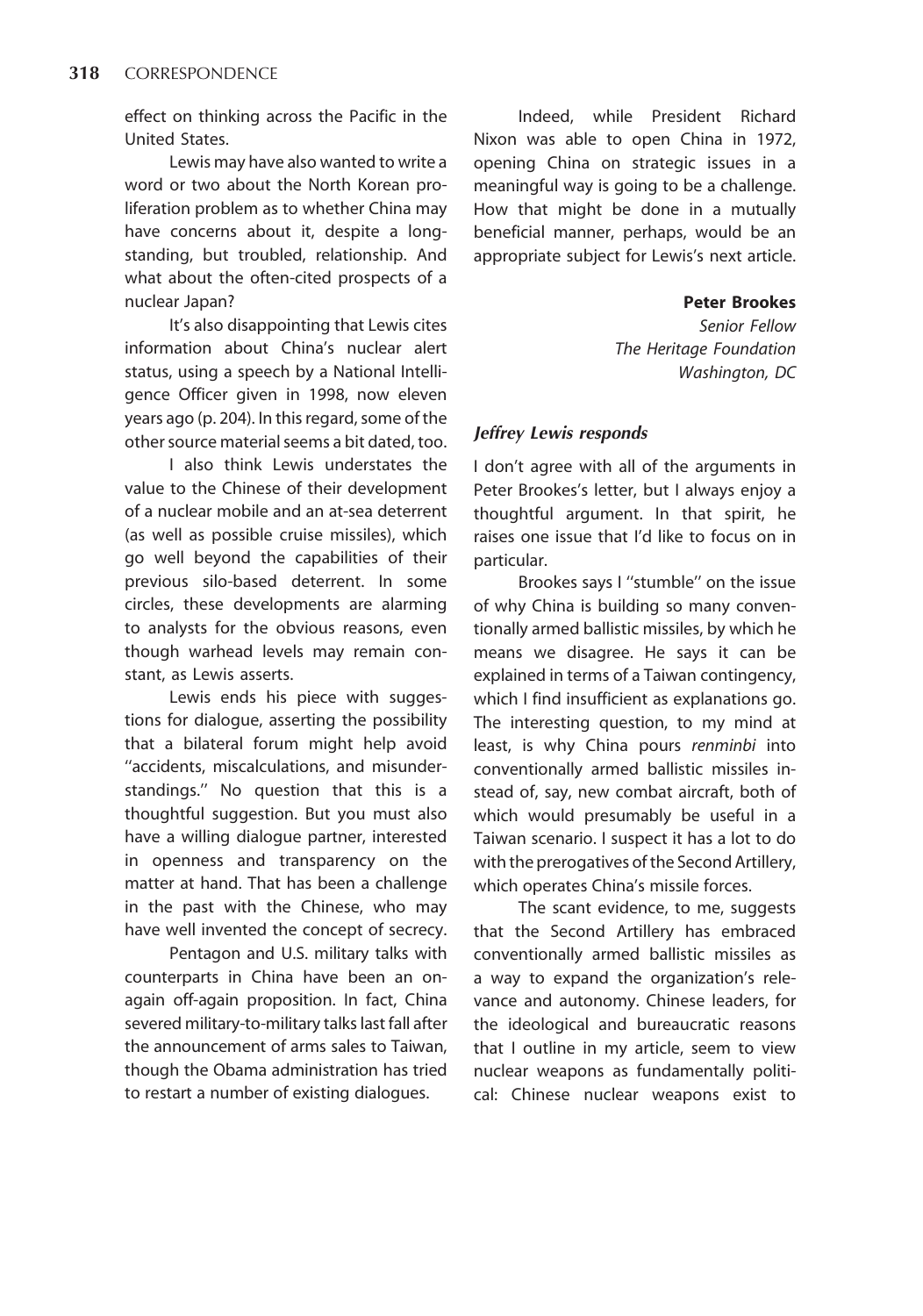prevent nuclear coercion. The political nature of China's nuclear posture invites political interference from Chinese leaders, who have imposed the most restrictive posture imaginable by requiring the Second Artillery to ride out a nuclear attack with the warheads apparently in storage. (Brookes and I apparently agree that the intelligence community could usefully affirm whether this remains an accurate description of China's posture since last commenting in the late 1990s.)

The development of conventionally armed missiles offers the Second Artillery a realm of operations largely free of this sort of political interference. The deployment of large numbers of conventionally armed

short- and intermediate-range ballistic missiles, including anti-ship ballistic missiles, provides the Second Artillery relative autonomy over its doctrine, as well as how it trains and deploys it forces. What more would any organization seek?

It is not surprising to me that such organizational prerogatives are rationalized, both by the service as well as the government as a whole, in terms of the central defense planning scenarioattempting to stop a move by Taiwan toward independence. Recall that the U.S. Air Force justifies the procurement of the F-22 in terms of the defense of Taiwan.

We can be skeptical of both explanations.

### Remarks on the Oslo Process and Cluster Munitions Ban

The article ''The Prohibition of Cluster Munitions: Setting International Precedents for Defining Inhumanity,'' by Brian Rappert and Richard Moyes (16.2, November 2009, pp. 237-56), was an interesting read and a useful contribution highlighting an important achievement for humanitarian arms control. Yet it contains three unexpected interpretations: first, the treatment of the reversal of the burden of proof as a specific feature of the Oslo Process; second, the interpretation of the Oslo Process as an ''international precedent for defining inhumanity,'' and thirdly, the positive assessment of the definition of ''cluster munition'' used in the convention, which is usually regarded as opening loopholes in the ban.

One main argument brought forward concerning what is noteworthy about the Oslo Process is the shifting of the burden of proof: the authors show that prior to the process, cluster munitions were generally considered permissible; therefore, it was up to the advocates of a prohibition to find reasons to justify a ban. During the process, the belief that these weapons were unacceptable due to humanitarian reasons could be established. Subsequently, opponents of the ban successively came under pressure to explain why cluster munitions in general, or certain types of them specifically, should be allowed. While the argument that a reversal of the burden of proof did indeed occur is plausible and well illustrated by the authors, and its significance for the Oslo Process is uncontroversial, the authors do not point out the analogies to other cases of weapons prohibitions, thereby missing the fact that reversing the burden of proof is a common mechanism at work in such processes. This misleadingly creates the impression that reversal in the burden of proof is a unique characteristic of the Oslo Process. Although the authors refer to the landmine process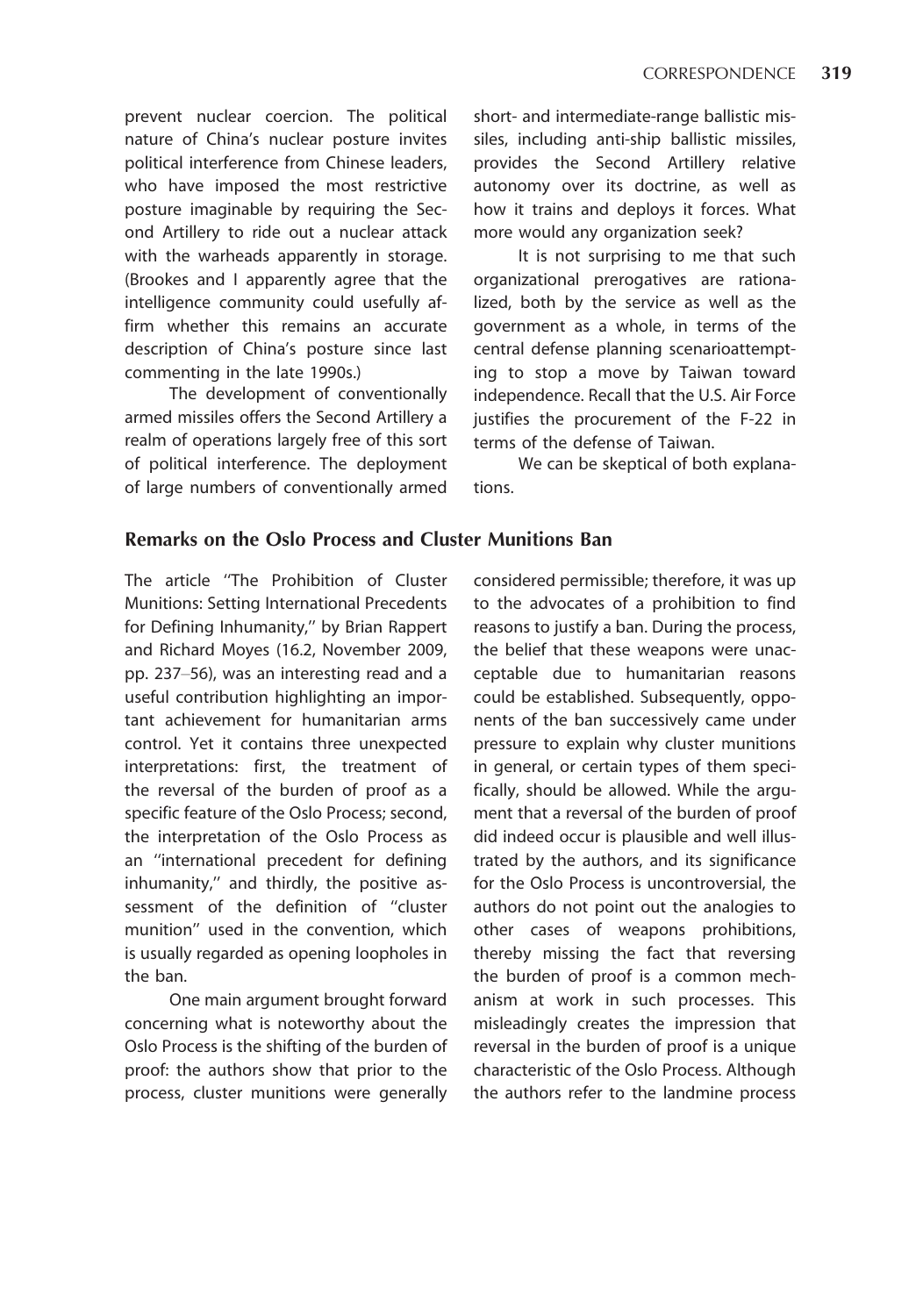in other places in their article, it is striking that they forgo drawing a parallel to this case, in which a similar shifting of the burden of proof occurred.<sup>1</sup> Before the campaign for a prohibition began, landmines were not deemed as especially problematic weapons in humanitarian terms, while their military value was deemed high. The interesting point here is that proponents of the landmine ban strategically targeted both ends of the ''swing'' of international humanitarian law and reversed the burden of proof both for the military utility and the humanitarian impact of landmines. In the case of cluster munitions, disputing the military effectiveness of the weapons played only a marginal role in the process (although occasionally, pro-ban activists pointed to high failure rates as an indicator for ineffectiveness), and the concentration on the humanitarian aspects alone was sufficient to convince the international community of the need for a ban. So, while the occurrence of a shift of the burden of proof itself is less spectacular, its non-occurrence with regard to military aspects is remarkable indeed.

Second, this reduced need for the burden of proof on the military side and the prohibition of a weapon that is still deemed militarily useful can only be explained when understanding the Oslo Process as part of the broader humanitarian discourse. While the Oslo Process will surely inform other areas of arms control, as the authors suggest, it also seems necessary to stress that this process itself has benefited tremendously from previous developments that took place in other areas of arms control: not only has the landmine ban served as a direct point of reference for the ban on cluster munitions, but the taboos on nuclear, chemical, and biological weapons also provided normative ''docking stations'' that enabled settling the new campaign into a humanitarian framework. This framework includes norms like the protection of civilians in armed conflict and was substantially strengthened during the 1990s by the concept of human security. Although the aim of the article is examining the Oslo Process itself ''in terms of the precedents it sets for future arguments about weapon technologies and the regulation of armed conflict,'' it would have been nevertheless useful to discuss the crucial role of previous prohibitions and to take into account the dense normative network in which the norm emerged. On the basis of a broader comparison with existing humanitarian argumentation, the ''precedent'' aspect could have been outlined more sharply, and the article's framing of the ban on cluster munitions as a humanitarian precedent would have been more convincing.

The third surprising aspect of the article concerns Rappert and Moyes' reading of the definition of cluster munitions that was codified in the Convention on Cluster Munitions. Starting with a general part (''Cluster munition means a conventional munition that is designed to disperse or release explosive submunitions''), several restrictions to the definition are listed, thereby excluding certain munitions from the ban. While exactly these exclusions have invoked criticism, since they are perceived to simply protect some kinds of cluster bombs from the ban, the authors suggest a different interpretation: in their view, the convention provides a categorical prohibition

<sup>&</sup>lt;sup>1</sup> See Richard Price, "Reversing the Gun Sights: Transnational Civil Society Targets Land Mines,'' International Organization 52 (July 1998), pp. 613-44.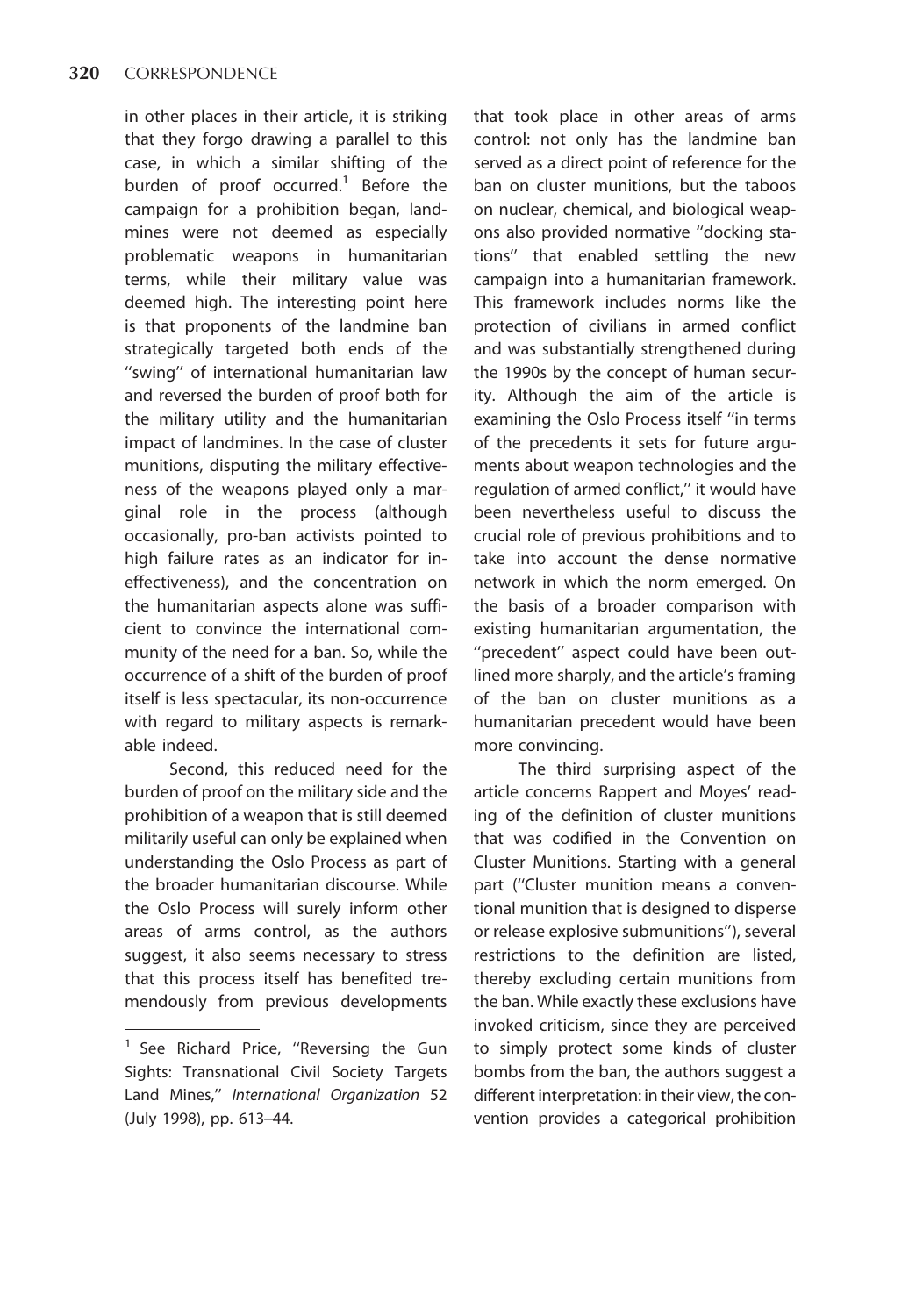on cluster munitions, since it clearly states what falls into the category and accordingly is prohibited. This argument implies that something like an objective understanding of what cluster munitions are or are not does exist and what is prohibited or not follows from this definition. Yet, it should be noted that the chain could be just the other way around; namely, that the definition of the category itself might be the result of which weapons the states are willing to prohibit. In this view, the definition would follow from the prohibition, since the weapons the states would prefer to preserve would simply be declared as not being part of the category. Thus, speaking of a categorical prohibition when the definition of the category itself is not independent from and constituted by what is prohibited becomes a circular argument.

#### Elvira Rosert

Lecturer and Research Associate Goethe University/Peace Research Institute Frankfurt Frankfurt am Main, Germany

#### Brian Rappert and Richard Moyes respond

We appreciate Elvira Rosert's remarks for providing us the opportunity to clarify and extend the argument in our article. The first remarks center on the novelty of the reversal of the burden of proof in the Convention on Cluster Munitions (CCM). How the burden of proof is handled is a factor in all legal and regulatory activities. As a result, attempts to shift the onus or to claim one side of a debate must make a case for its position are common in arms control and beyond. Our specific interest with the CCM is how it "contrasted with the manner in which the burden of proof for the permissibility of cluster munitions

had been handled in past years under prevailing interpretation of international humanitarian law'' (p. 238). Positioning of onus was explicitly discussed by certain states and organizations urging reform, and it became central through the structure adopted for the negotiation of the definition of ''cluster munition.''

Richard Price's work on the prohibition of antipersonnel landmines, for instance, notes that shifts in the burden of proof were important in that process; however, he argues neither that such shifts were used in the explicit, strategic, and formal manner that was seen in the development of the CCM, nor that they facilitated an escape from the rhetorical weighing of military utility against humanity under the framing of international humanitarian law. In such ways, the CCM sets important precedents. As in law more generally, these precedents do not represent complete breaks with the past, but nevertheless represent developments that could be highly significant for the future if they are built upon.

This leads to the second remark, regarding how the CCM benefited from previous arms developments, including norms and stigmas relating to the legitimate means of war and the protection of civilians. We agreed on the importance of past developments and regard the lessons from previous disarmament initiatives as vital in securing future humanitarian protection from the CCM (p. 250). Of course, it would have been possible to write a different article that set out to consider the indebtedness of the prohibition of cluster munitions to previous activities; we did not seek to deny that history, but rather to focus on a particular set of issues associated with the definition structure for cluster munitions.

Rosert's third set of remarks relates to our positive assessment of the definition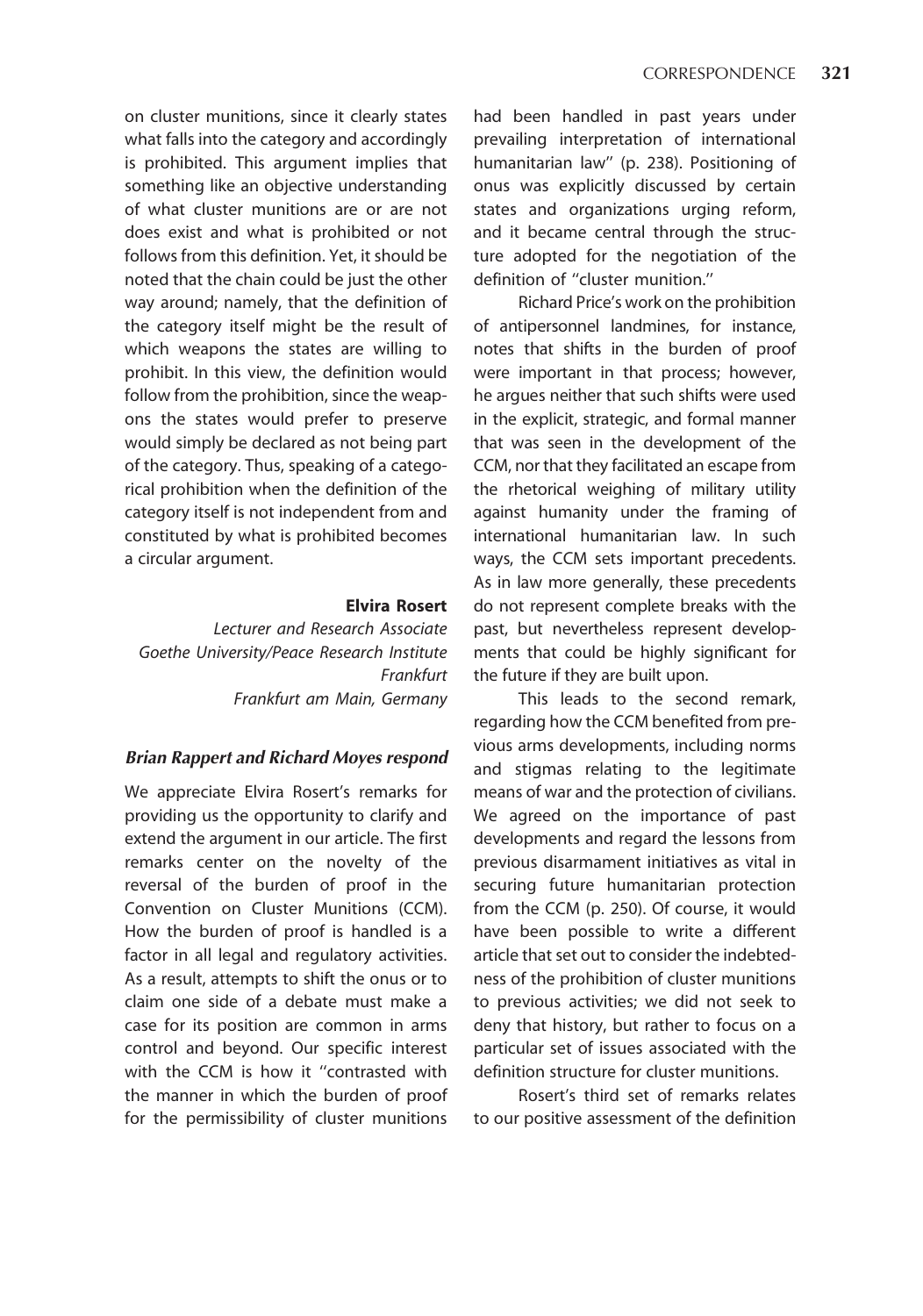of cluster munitions within the convention despite its exclusions. A number of issues are at play here, including the history of humanitarian harm from weapons commonly understood as cluster munitions, the perceived military and economic interests of certain states, the implications of the exclusions as drafted for a wider critique of explosive weapons, and the stigmatizing power of the categorical prohibition. One metric for judging the CCM definition positively is that it bans all those weapons commonly identified as cluster munitions that have been documented as causing significant humanitarian harmsindeed (to the best of the authors' knowledge), the CCM bans all that have been documented as causing any civilian casualties to date.

It is recognized that the exclusions served the interests of certain states because certain weapons in which they had military and economic interests were not prohibited as a result. This may have been a decisive factor in such states adopting and signing the convention. These same states are also among the major stockpilers of cluster munitions that have signed the treaty; thus, they were generally giving up a significant investment in military equipment, and their support strengthens the normative power of this prohibition instrument.

The exclusion as drafted at 2.c establishes that the prohibitions are based on the ''indiscriminate area effects and the risks posed by unexploded submunitions'' and delineates technical characteristics that serve to calibrate these unacceptable effects. Taken together, these emphasize that the distribution of explosive force across area is fundamental to the prohibition of cluster munitions. The detailed characteristics at 2.c set a demanding benchmark for the assessment of the wider category of explosive weapons (which as a category is notable for its capacity to affect areas around points of detonation and to leave contamination with unexploded ordnance). The UN secretary-general recently expressed increasing concern at the humanitarian impact of explosive weapons, noting that ''the use in densely populated environments of explosive weapons that have socalled 'area effect' inevitably has an indiscriminate and severe humanitarian impact.''

Rosert suggests that in writing positively about a ''categorical'' prohibition, we assume that an objective definition of cluster munitions exists and that the prohibition covers the weapons under this heading. Let us clarify our argument. In the case of these weapons (or another grouping one wishes to make for that matter), we take it that no incontrovertible, ''just-so'' definition exists. Boundaries will always have to be fashioned, and, in principle, these can be contested. Furthermore, as with the Mine Ban Treaty, what is regarded as a wide-ranging categorical prohibition at one level (e.g., in relation to antipersonnel landmines) can be regarded as a mere form of regulation at another level (e.g., in relation to landmines as a whole).

The CCM could have had a wording that prohibited the same technologies on the basis of distinguishing between "acceptable" cluster munitions and those that were judged to be ''unacceptable.'' The choice not to make this sort of internal distinction will greatly help the stigmatization of these weapons-which